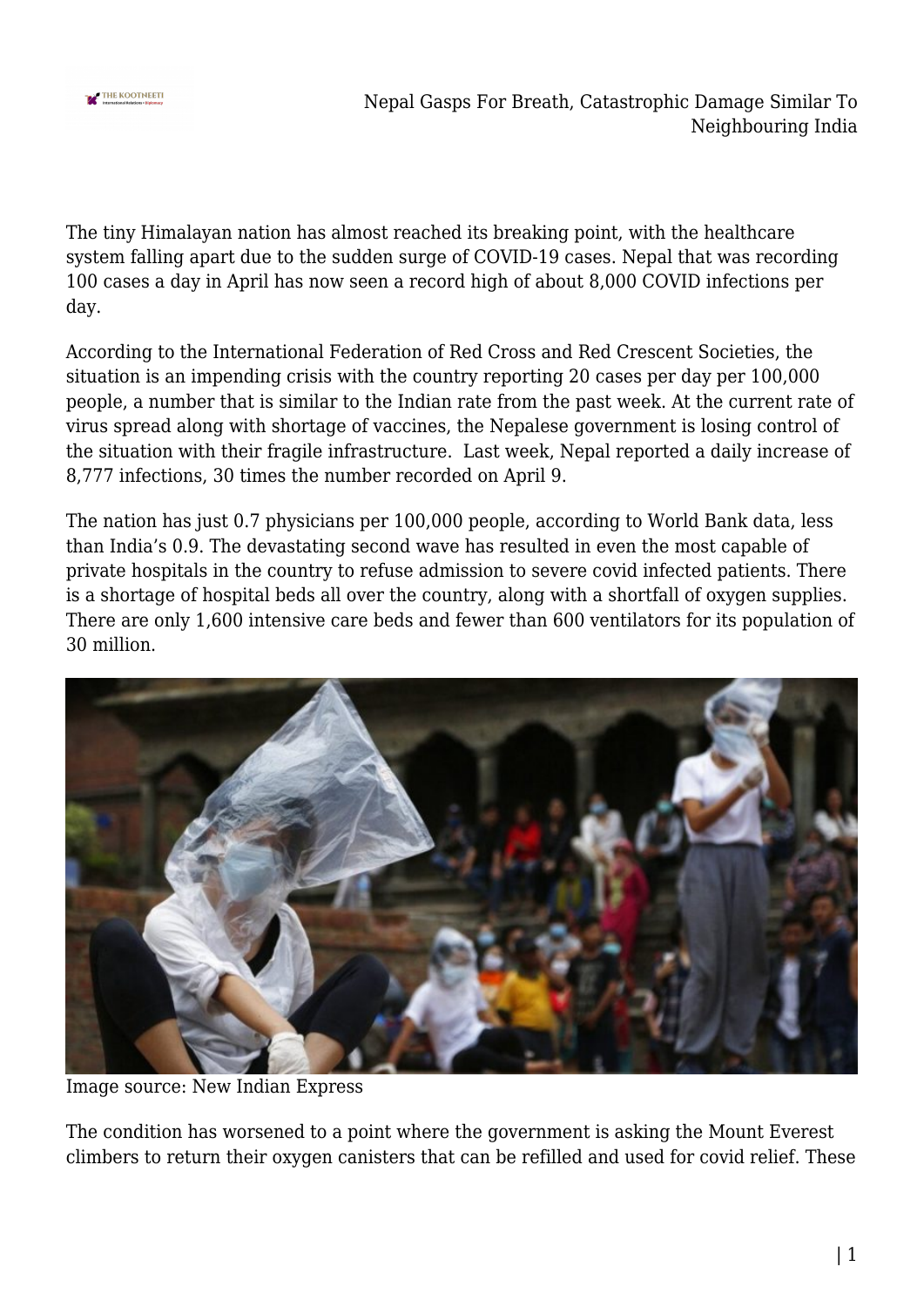

oxygen tanks are usually disposed of or abandoned on mountain slopes during the expeditions. The climbers and their Sherpa guides are estimated to have carried at least 3,500 oxygen tanks this season. Kul Bahadur Gurung, a senior official with the Nepal Mountaineering Association

has been quoted saying, "We appeal to climbers and sherpas to bring back their empty bottles wherever possible as they can be refilled and used for the treatment of the coronavirus patients who are in dire needs,"

The current crisis is speculated to have been caused by the relaxation in lockdowns along with nationwide festivities taking place earlier this year. People were seen to move around in public places without masks and attend large religious gatherings without any social distancing measures. The government was also slow to take action against curbing the spread. The Prime Minister of Nepal, KP Oli was in fact quoted saying that the remedy to covid is gargling with guava leaves, which has no scientific verification whatsoever.

Nepalese migrants have also returned from India due to the second wave in the country. With easy mobility across both borders, the migrants seem to have carried the new strain before the border restrictions were imposed. Nepalgunj in particular, a cross-border point near Uttar Pradesh, India has seen a high surge of covid cases in the country. These workers usually belong to the rural, mountainous parts, where there is already a dearth of medical facilities. This is also one of the main reasons for the high death rate in remote parts of Nepal.

The much criticized Kumbh Mela gathering in Uttar Pradesh that exacerbated the infection rate in India also saw Nepalese visitors. The former royals King Gyanendra Shah and Queen Komal Shah were reported positive after their return from the same event. Around the same time, another religious festival 'Pahan Charhe' took place in the capital city of Kathmandu that saw thousands of attendees, despite authorities ordering them not to.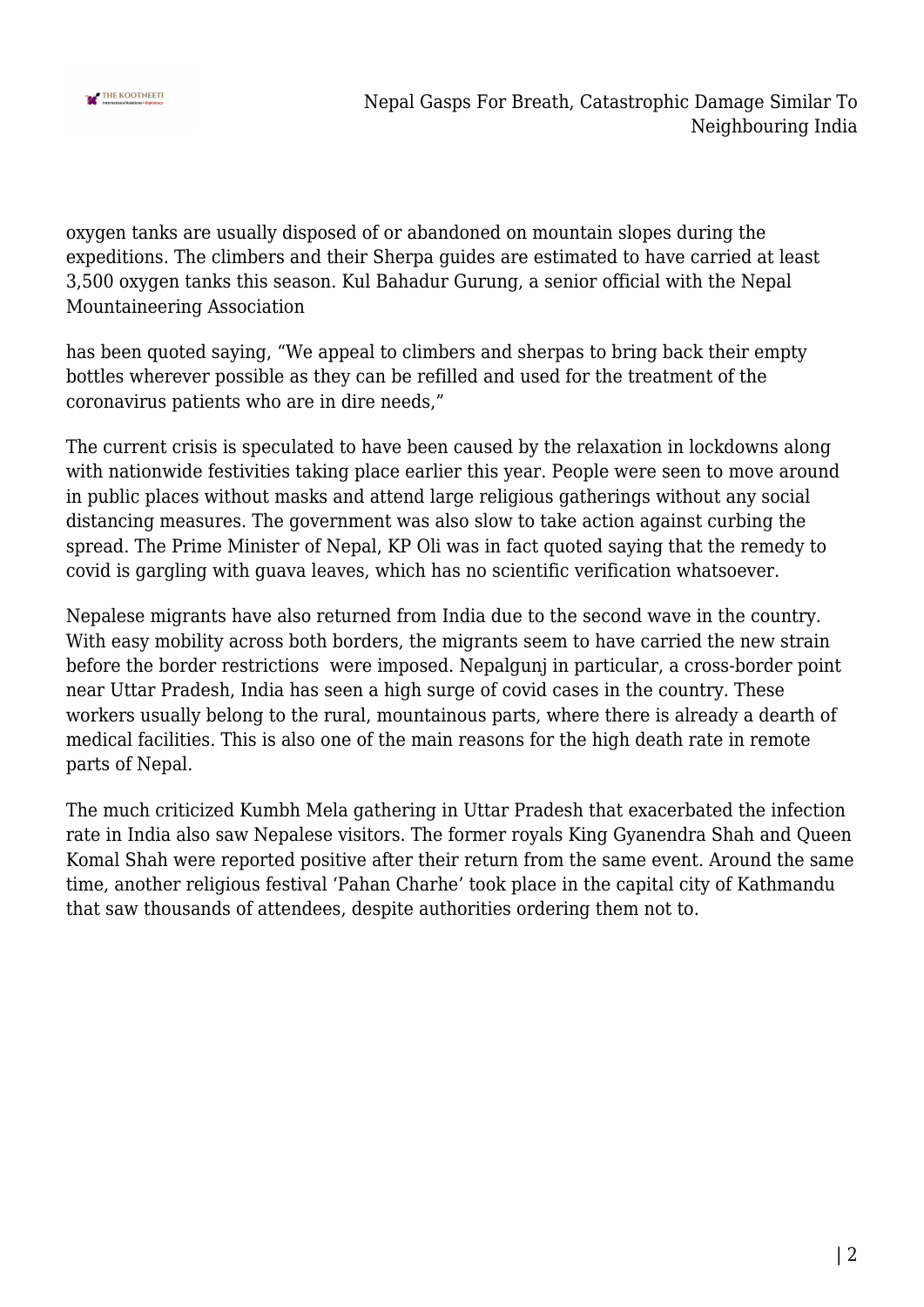

Nepal Gasps For Breath, Catastrophic Damage Similar To Neighbouring India



Image source: Business Standard

The government imposed a two-week long lockdown on April 29, but it was too late then. The Oli administration also authorized climbing permits to more than 700 climbers for 16 Himalayan peaks – 408 to Mount Everest amidst the sweeping second wave, a decision that is now highly criticized by experts.

Nepal is currently seeking immediate international aid after facing tremendous pressure on domestic resources. The Health Ministry has put out an urgent call for supplies — including oxygen generation plants, ventilators, and 37 million doses of vaccines. Most countries are battling their own pandemic war which might delay the response to the call. However, the Nepalis are hopeful about receiving help from the United States after the Biden Administration has pledged covid relief to developing and underdeveloped countries in the world.

*The views and opinions expressed in this article are those of the author and do not*